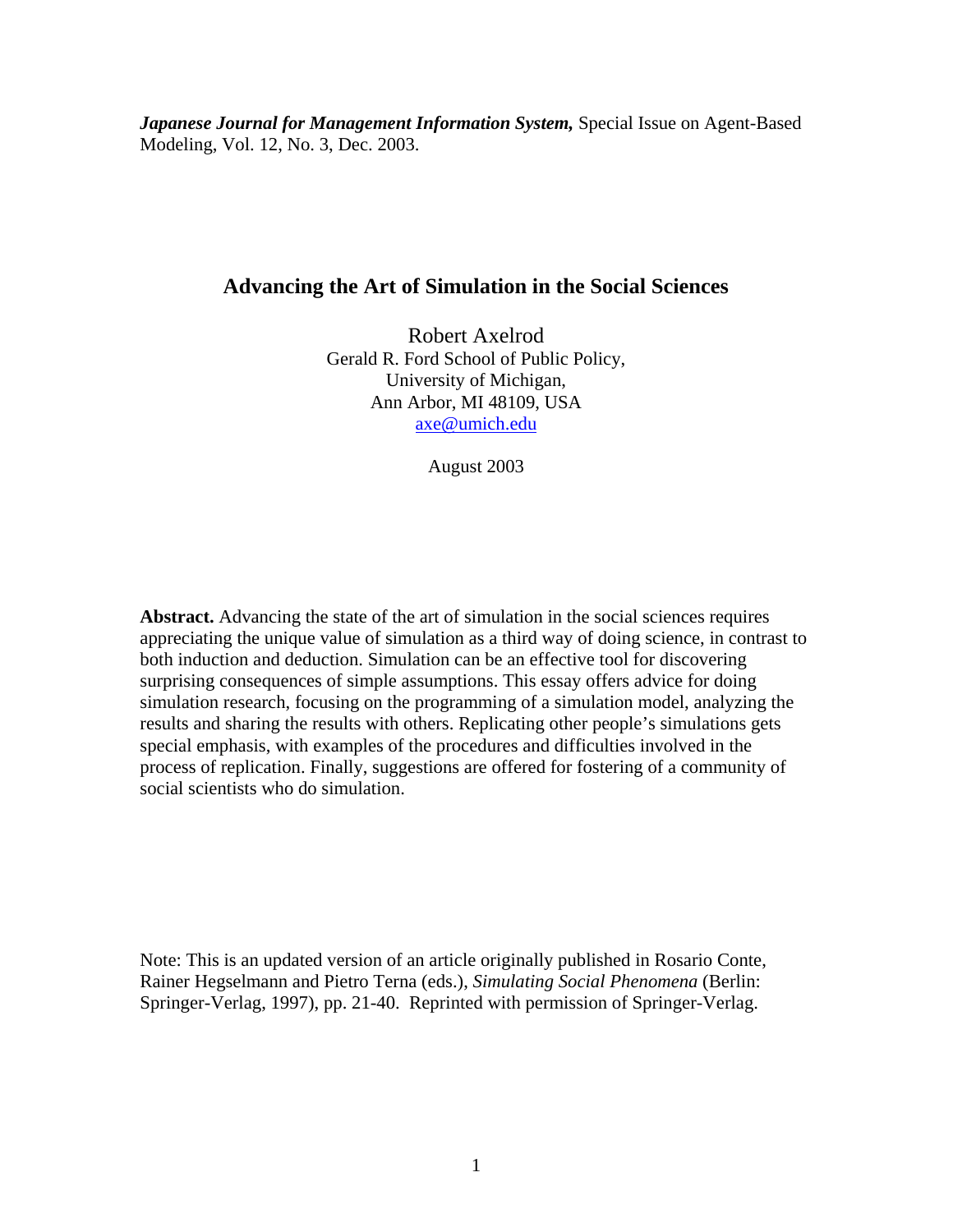## **1. Simulation as a Young Field[1](#page-1-0)**

 $\overline{a}$ 

Simulation is a young and rapidly growing field in the social sciences. $2$  As in most young fields, the promise is greater than the proven accomplishments. The purpose of this paper is to suggest what it will take for the field to become mature so that the potential contribution of simulation to the social sciences can be realized.

One indication of the youth of the field is the extent to which published work in simulation is very widely dispersed. Consider these observations from the *Social Science Citation Index* for the year 2002.

1. There were 77 articles with "simulation" in the title.["3](#page-1-2) Clearly simulation is an important field. However, these 77 articles were scattered among 55 different journals. Moreover, only two of the 55 journals had more than two of these articles. The full set of journals that published articles with "simulation" in the title came from virtually all disciplines of the social sciences, including anthropology, business, economics, human evolution, environmental planning, law, organization theory, political science, and public policy. Searching by a key word in the title is bound to locate only a fraction of the articles using simulation, but the dispersion of these articles does demonstrate one of the great strengths as well as one of the great weaknesses of this young field. The strength of simulation is applicability in virtually all of the social sciences. The weakness of simulation is that it has little identity as a field in its own right.

2. To take another example, consider the articles published by the 26 authors of a colloquium on agent-based modeling sponsored the National Academy of Sciences (USA) and held October [4](#page-1-3)-6, 2001. $\frac{4}{1}$  In 2002 these 26 authors published 17 articles that were indexed by the *Social Science Citation Index*. These 17 articles were in 13 different journals. In fact, of the 26 authors, only two published in the same journal. While this dispersion shows how diverse the field really is, it also reinforces the earlier observation that simulation in the social sciences has no natural home.

<span id="page-1-0"></span><sup>&</sup>lt;sup>1</sup> I am pleased to acknowledge the help of Ted Belding, Michael Cohen, Rick Riolo, and Hans Christian Siller. For financial assistance, I thank Intel Corporation, the Advanced Project Research Agency through a grant to the Santa Fe Institute, the National Science Foundation, and the University of Michigan LS&A College Enrichment Fund. Several paragraphs of this paper have been adapted from Axelrod (1997b), and are reprinted with permission of Princeton University Press.

<span id="page-1-2"></span><span id="page-1-1"></span><sup>&</sup>lt;sup>2</sup> While simulation in the social sciences began over four decades ago (e.g., Cyert and March, 1963), only in the last fifteen years has the field begun to grow at a fast pace. <sup>3</sup> This excludes articles on gaming and education, the psychological process of mental simulation, and the use of simulation with human subjects or as a strictly statistical technique.

<span id="page-1-3"></span><sup>&</sup>lt;sup>4</sup> The colloquium was published in the *Proceedings of the NAS*, vol. 99 (supl 3), 2002. It is available at [http://www.pnas.org/content/vol99/issue90003/index.shtml.](http://www.pnas.org/content/vol99/issue90003/index.shtml)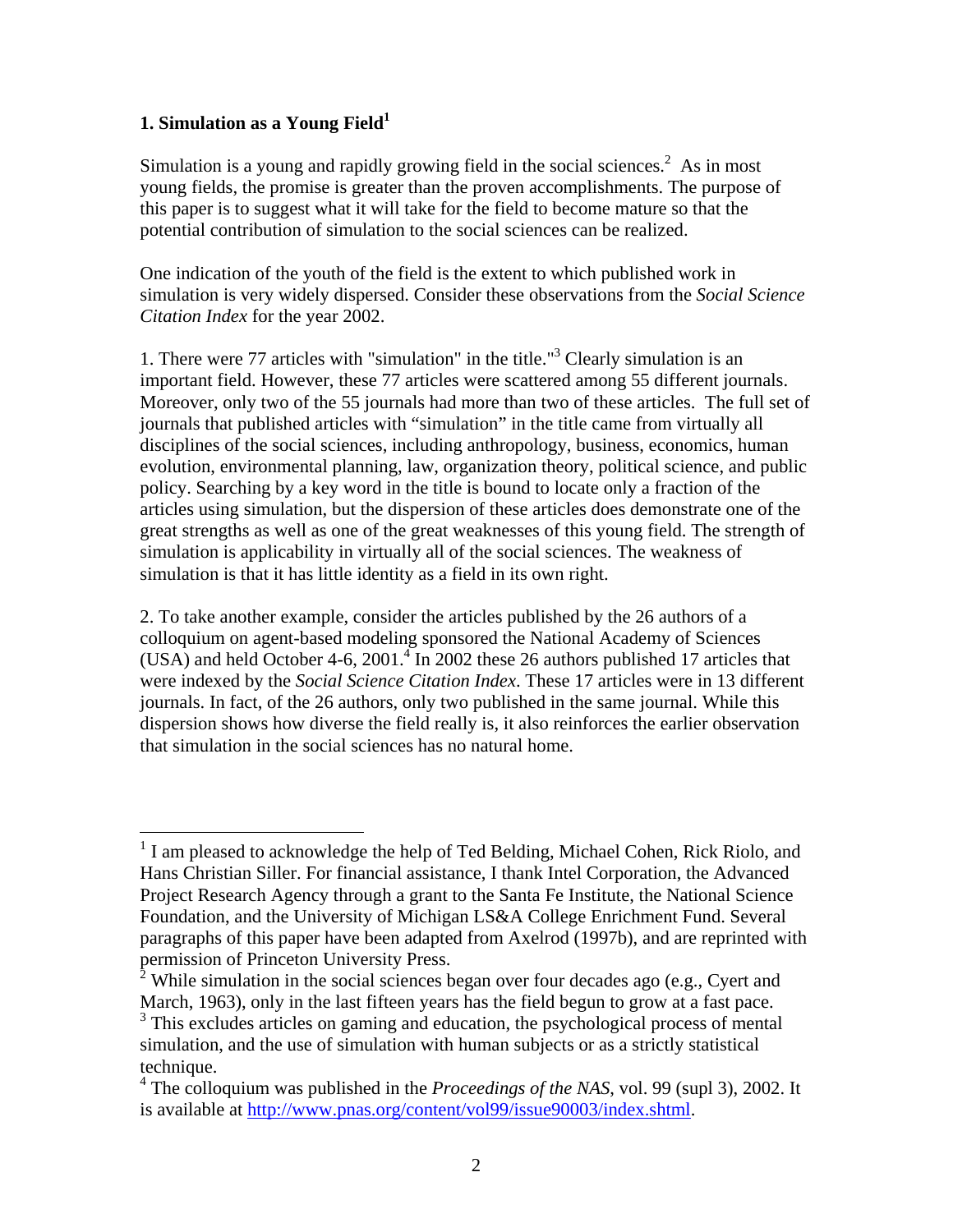3. As a final way of looking at the issue, consider citations to one of the classics of social science simulation, Thomas Schelling's *Micromotives and Macrobehavior* (1978). This book was cited in 21 articles in 2002, but these articles were maximally dispersed among 21 different journals.

In sum, works using social science simulation, works by social scientists interested in simulation, and works citing social science simulation are all very widely dispersed throughout the journals. There is not yet much concentration of articles in specialist journals, as there is in other interdisciplinary fields such as the theory of games or the study of China.<sup>[5](#page-2-0)</sup>

This essay is organized as follows. The next section discusses the variety of purposes that simulation can serve, giving special emphasis to the discovery of new principles and relationships. After this, advice is offered for how to do research with simulation. Topics include programming a simulation model, analyzing the results, and sharing the results with others. Next, the neglected topic of replication is considered, with detailed descriptions of two replication projects. The final section suggests how to advance the art of simulation by fostering a community of social scientists (and others) who use computer simulation in their research.

# **2. The Value of Simulation**

1

Let us begin with a definition of simulation. "Simulation means driving a model of a system with suitable inputs and observing the corresponding outputs."(Bratley, Fox  $\&$ Schrage 1987, ix).

While this definition is useful, it does not suggest the diverse purposes to which simulation can be put. These purposes include: prediction, performance, training, entertainment, education, proof and discovery.

1. Prediction. Simulation is able to take complicated inputs, process them by taking hypothesized mechanisms into account, and then generate their consequences as predictions. For example, if the goal is to predict interest rates in the economy three months into the future, simulation can be the best available technique.

2. Performance. Simulation can also be used to perform certain tasks. This is typically the domain of artificial intelligence. Tasks to be performed include medical diagnosis, speech recognition, and function optimization. To the extent that the artificial intelligence techniques mimic the way humans deal with these same tasks, the artificial intelligence method can be thought of as simulation of human perception, decision making or social interaction. To the extent that the artificial intelligence techniques exploit the special

<span id="page-2-0"></span><sup>5</sup> A potential exception is the *Journal of Artificial Societies and Social Simulation*. This is an on-line journal available at [http://jasss.soc.surrey.ac.uk/JASSS.html.](http://jasss.soc.surrey.ac.uk/JASSS.html) Unfortunately, it is not yet indexed by the *Social Science Citation Index*. Additional social science journals sympathetic to simulation are listed below.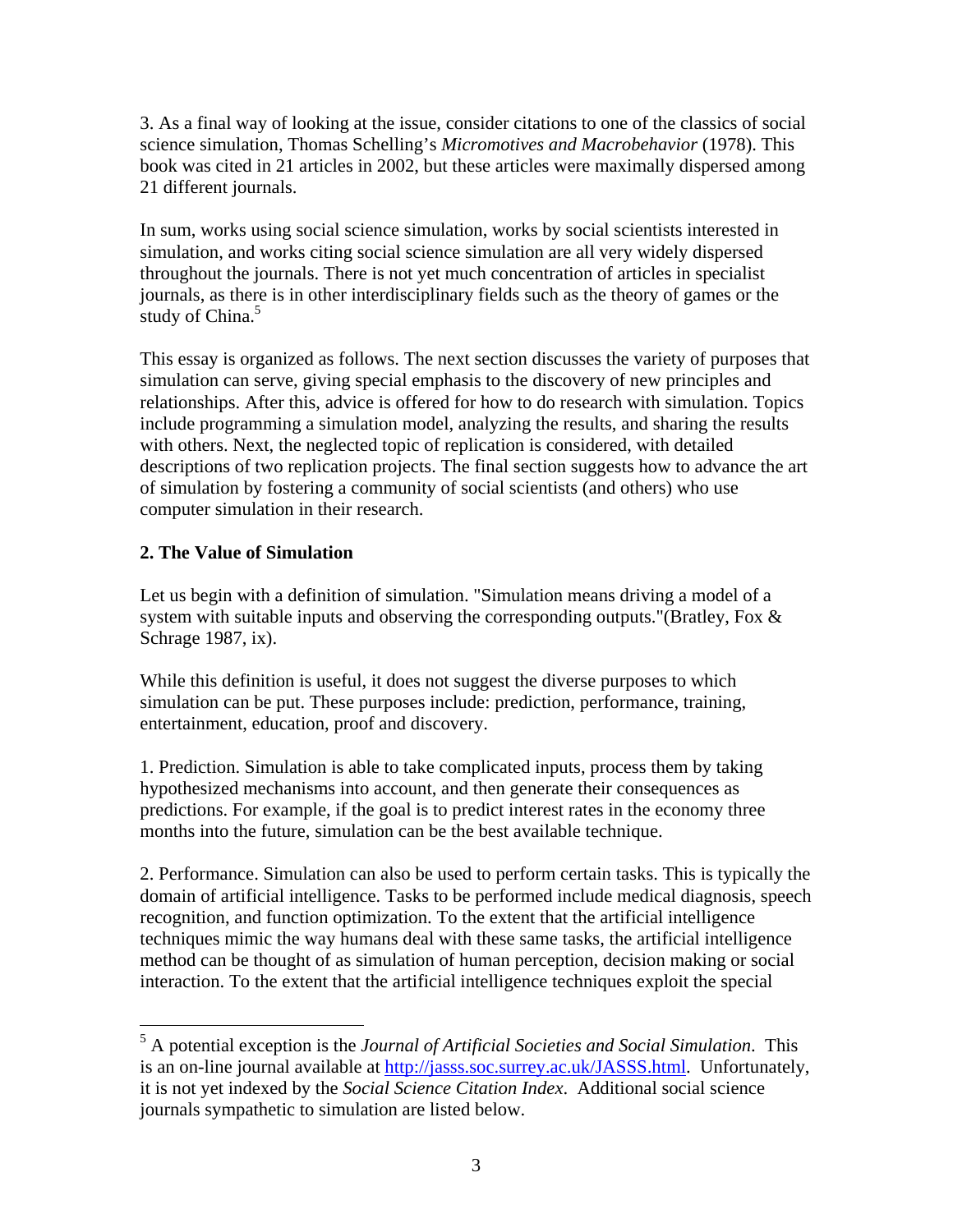strengths of digital computers, simulations of task environments can also help design new techniques.

3. Training. Many of the earliest and most successful simulation systems were designed to train people by providing a reasonably accurate and dynamic interactive representation of a given environment. Flight simulators for pilots are an important example of the use of simulation for training.

4. Entertainment. From training, it is only a small step to entertainment. Flight simulations on personal computers are fun. So are simulations of completely imaginary worlds.

5. Education. From training and entertainment, it is only another small step to the use of simulation for education. A good example is the computer game SimCity. SimCity is an interactive simulation allowing the user to experiment with a hypothetical city by changing many variables, such as tax rates and zoning policy. For educational purposes, a simulation need not be rich enough to suggest a complete real or imaginary world. The main use of simulation in education is to allow the users to learn relationships and principles for themselves.

6. Proof. Simulation can be used to provide an existence proof. For example, Conway's Game of Life (Poundstone 1985) demonstrates that extremely complex behavior can result from very simple rules.

7. Discovery. As a scientific methodology, simulation's value lies principally in prediction, proof, and discovery. Using simulation for prediction can help validate or improve the model upon which the simulation is based. Prediction is the use that most people think of when they consider simulation as a scientific technique. But the use of simulation for the discovery of new relationships and principles is at least important as proof or prediction. In the social sciences, in particular, even highly complicated simulation models can rarely prove completely accurate. Physicists have accurate simulations of the motion of electrons and planets, but social scientists are not as successful in accurately simulating the movement of workers or armies. Nevertheless, social scientists have been quite successful in using simulation to discover important relationships and principles from very simple models. Indeed, as discussed below, the simpler the model, the easier it may be to discover and understand the subtle effects of its hypothesized mechanisms.

Schelling's (1974; 1978) simulation of residential tipping provides a good example of a simple model that provides an important insight into a general process. The model assumes that a family will move only if more than one third of its immediate neighbors are of a different type (e.g., race or ethnicity). The result is that very segregated neighborhoods form even though everyone is initially placed at random, and everyone is somewhat tolerant.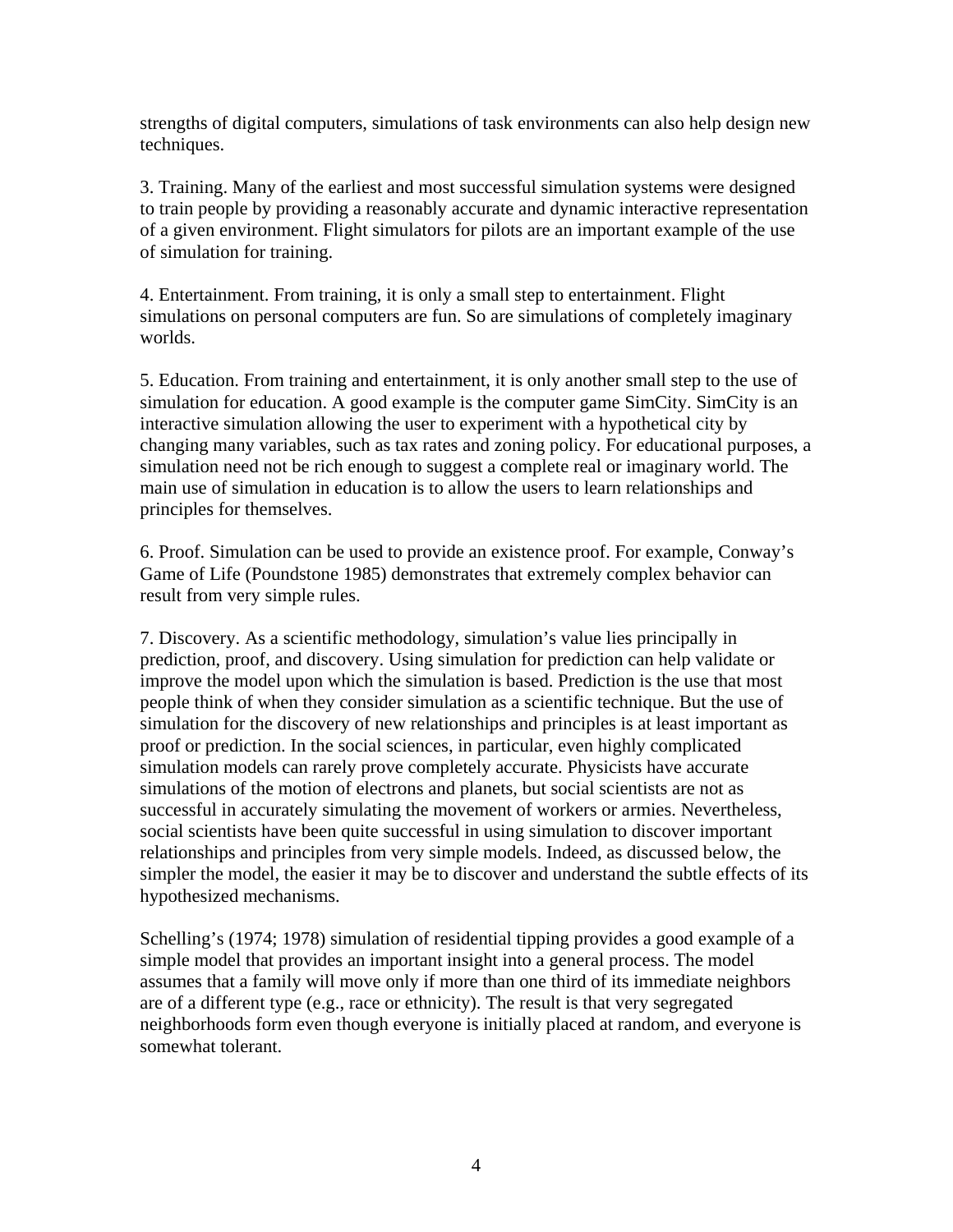To appreciate the value of simulation as a research methodology, it pays to think of it as a new way of conducting scientific research. Simulation as a way of doing science can be contrasted with the two standard methods of induction and deduction. Induction is the discovery of patterns in empirical data.<sup>[6](#page-4-0)</sup> For example, in the social sciences induction is widely used in the analysis of opinion surveys and the macro-economic data. Deduction, on the other hand, involves specifying a set of axioms and proving consequences that can be derived from those assumptions. The discovery of equilibrium results in game theory using rational choice axioms is a good example of deduction.

Simulation is a third way of doing science. Like deduction, it starts with a set of explicit assumptions. But unlike deduction, it does not prove theorems. Instead, a simulation generates data that can be analyzed inductively. Unlike typical induction, however, the simulated data comes from a rigorously specified set of rules rather than direct measurement of the real world. While induction can be used to find patterns in data, and deduction can be used to find consequences of assumptions, simulation modeling can be used as an aid intuition.

Simulation is a way of doing thought experiments. While the assumptions may be simple, the consequences may not be at all obvious. The large-scale effects of locally interacting agents are called "emergent properties" of the system. Emergent properties are often surprising because it can be hard to anticipate the full consequences of even simple forms of interaction.<sup>[7](#page-4-1)</sup>

There are some models, however, in which emergent properties can be formally deduced. Good examples include the neo-classical economic models in which rational agents operating under powerful assumptions about the availability of information and the capability to optimize can achieve an efficient reallocation of resources among themselves through costless trading. But when the agents use adaptive rather than optimizing strategies, deducing the consequences is often impossible; simulation becomes necessary.

Throughout the social sciences today, the dominant form of modeling is based upon the rational choice paradigm. Game theory, in particular, is typically based upon the assumption of rational choice. In my view, the reason for the dominance of the rational choice approach is not that scholars think it is realistic. Nor is game theory used solely because it offers good advice to a decision maker, since its unrealistic assumptions may undermine much of its value as a basis for advice. The real advantage of the rational choice assumption is that it often allows deduction.

The main alternative to the assumption of rational choice is some form of adaptive behavior. The adaptation may be at the individual level through learning, or it may be at

1

<span id="page-4-0"></span><sup>&</sup>lt;sup>6</sup> Induction as a search for patterns in data should not be confused with mathematical induction, which is a technique for proving theorems.

<span id="page-4-1"></span> $\frac{1}{2}$  Some complexity theorists consider surprise to be part of the definition of emergence, but this raises the question of surprising to whom?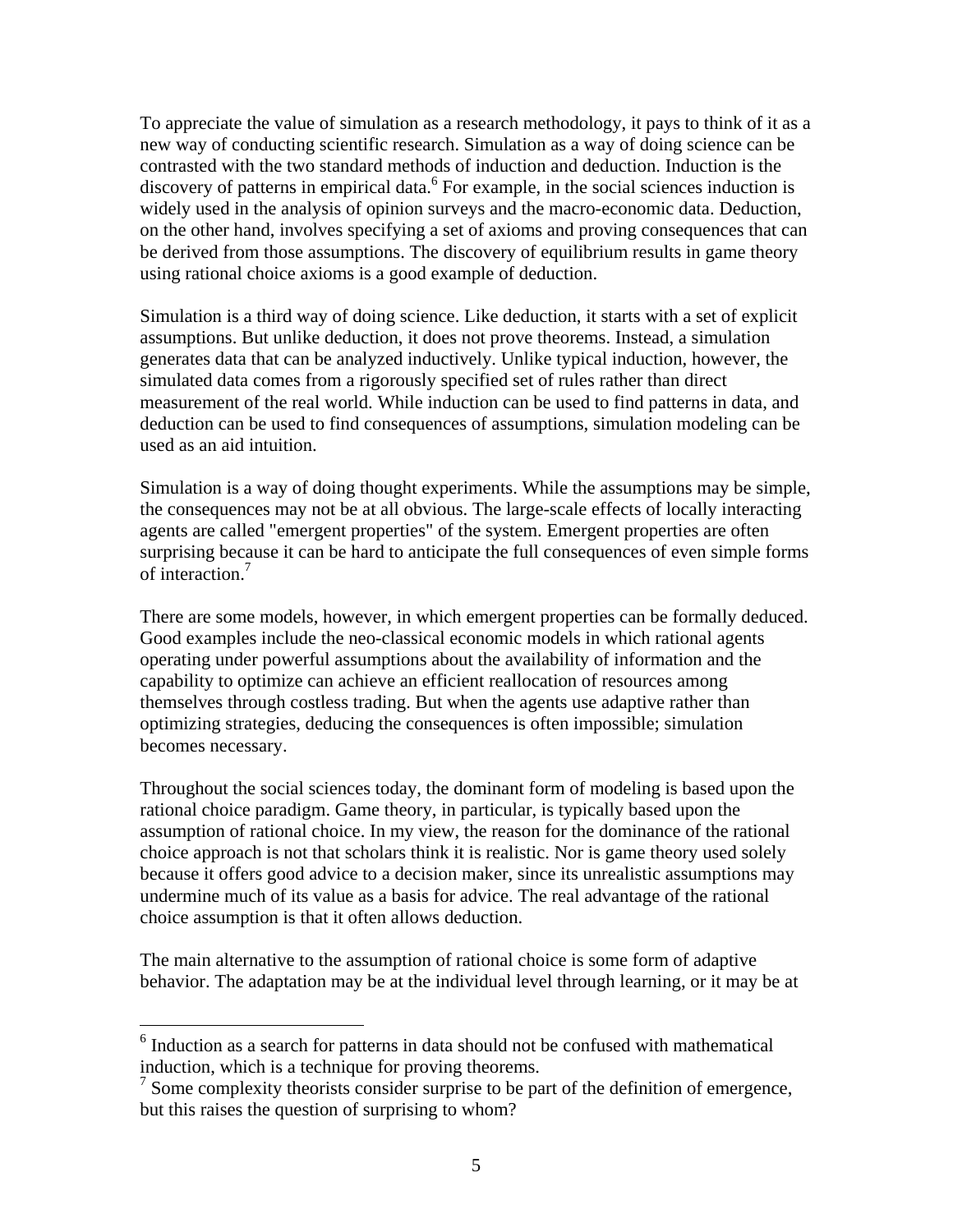the population level through differential survival and reproduction of the more successful individuals. Either way, the consequences of adaptive processes are often very hard to deduce when there are many interacting agents following rules that have non-linear effects. Thus, simulation is often the only viable way to study populations of agents who are adaptive rather than fully rational. While people may try to be rational, they can rarely meet the requirement of information, or foresight that rational models impose (Simon, 1955; March, 1978). One of the main advantages of simulation is that it allows the analysis of adaptive as well as rational agents.

An important type of simulation in the social sciences is "agent-based modeling." This type of simulation is characterized by the existence of many agents who interact with each other with little or no central direction. The emergent properties of an agent-based model are then the result of "bottom-up" processes, rather than "top-down" direction.

Although agent-based modeling employs simulation, it does not necessarily aim to provide an accurate representation of a particular empirical application. Instead, the goal of agent-based modeling is to enrich our understanding of fundamental processes that may appear in a variety of applications. This requires adhering to the KISS principle, which stands for the army slogan "keep it simple, stupid." The KISS principle is vital because of the character of the research community. Both the researcher and the audience have limited cognitive ability. When a surprising result occurs, it is very helpful to be confident that one can understand everything that went into the model. Simplicity is also helpful in giving other researchers a realistic chance of replicating one's model, and extending the work in new directions. The point is that while the topic being investigated may be complicated, the assumptions underlying the agent-based model should be simple. The complexity of agent-based modeling should be in the simulated results, not in the assumptions of the model.

As pointed out earlier, there are other uses of computer simulation in which the faithful reproduction of a particular setting is important. A simulation of the economy aimed at predicting interest rates three months into the future needs to be as accurate as possible. For this purpose, the assumptions that go into the model may need to be quite complicated. Likewise, if a simulation is used to train the crew of a supertanker, or to develop tactics for a new fighter aircraft, accuracy is important and simplicity of the model is not. But if the goal is to deepen our understanding of some fundamental process, then simplicity of the assumptions is important and realistic representation of all the details of a particular setting is not.

#### **3. Doing Simulation Research**

In order to advance the art of simulation in the social sciences, it is necessary to do more than consider the purpose of simulation. It is also necessary to be more self-conscious about the process of doing the research itself. To do so requires looking at three specific aspects of the research process which take place once the conceptual model is developed: the programming of the model, the analysis of the data, and the sharing of the results.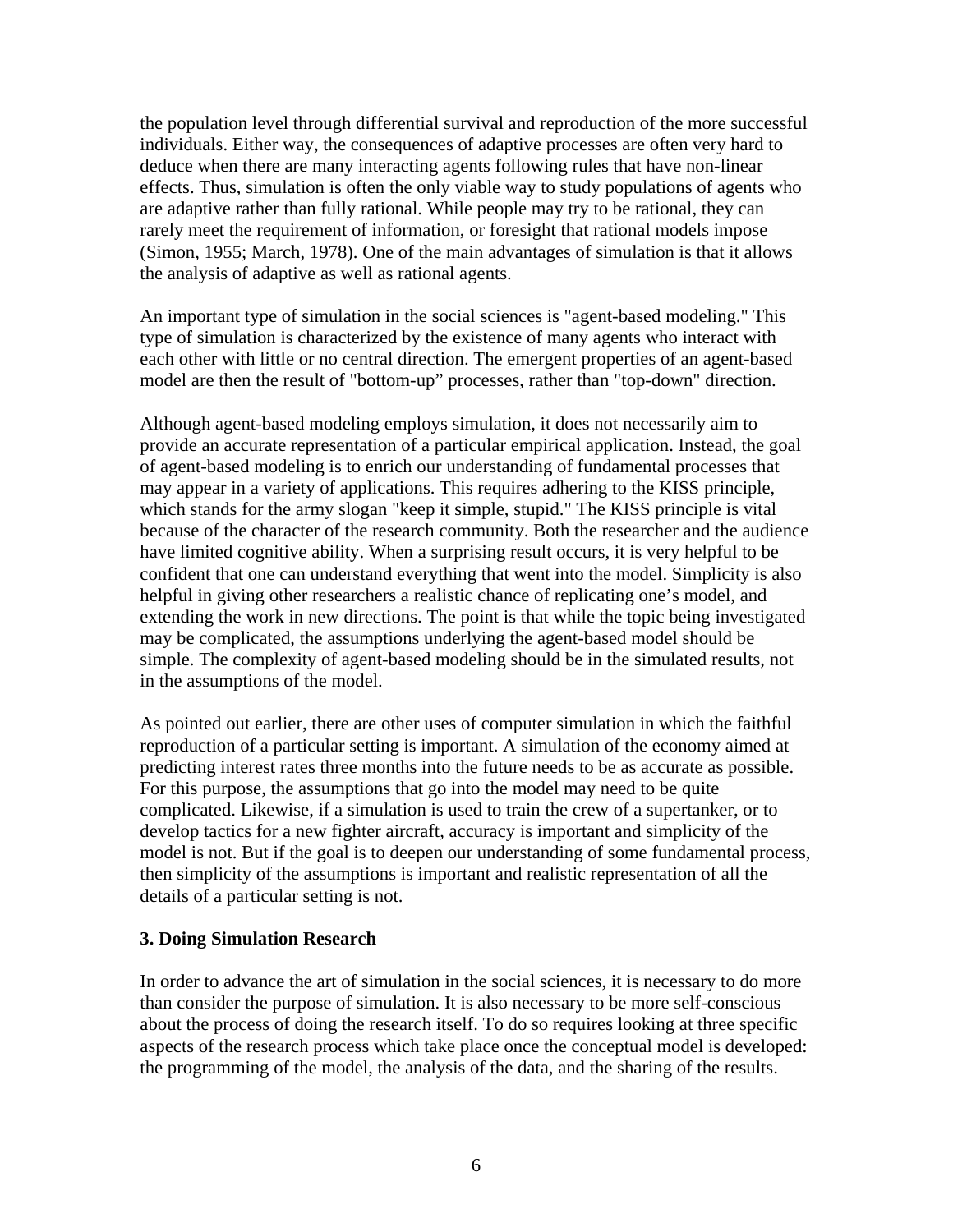## **3.1. Programming a Simulation Model**

The first question people usually ask about programming a simulation model is," What language should I use?" For experienced programmers, I recommend Java for two reasons. First, it can be run on almost any computer. Second, software packages are available in Java, which are designed to assist simulation.<sup>[8](#page-6-0)</sup> For beginning programmers, I recommend Visual Basic, which is included in the Excel spreadsheet application of Microsoft's Office software package<sup>9</sup>.

The programming of a simulation model should achieve three goals: validity, usability, and extendibility.

The goal of validity is for the program to correctly implement the model. This kind of validity is called "internal validity." Whether or not the model itself is an accurate representation of the real world is another kind of validity that is not considered here. Achieving internal validity is harder than it might seem. The problem is knowing whether an unexpected result is a reflection of a mistake in the programming, or a surprising consequence of the model itself. For example, in one of my own models, a result was so counterintuitive that I had to spend several weeks to determine whether this result was a consequence of the model, or due to a bug in the program (Axelrod, 1997a). As is often the case, confirming that the model was correctly programmed was substantially more work than programming the model in the first place.

The goal of usability is to allow the researcher and those who follow to run the program, interpret its output, and understand how it works. Modeling typically generates a whole series of programs, each version differing from the others in a variety of ways. Versions can differ, for example, in which data is produced, which parameters are adjustable, and even the rules governing agent behavior. Keeping track of all this is not trivial, especially when one tries to compare new results with output of an earlier version of the program to determine exactly what might account for the differences.

The goal of extendibility is to allow a future user to adapt the program for new uses. For example, after writing a paper using the model, the researcher might want to respond to a question about what would happen if a new feature were added. In addition, another researcher might want someday want to modify the program to try out a new variant of the model. A program is much more likely to be extendible if it is written and documented with this goal in mind.

# **3.2. Analyzing the Results**

<span id="page-6-1"></span><span id="page-6-0"></span><sup>&</sup>lt;sup>8</sup> A good example of such a package is Ascape developed at the Brookings Institution. <sup>9</sup> An inexpensive self-tutoring guide is available from <http://barcharts.com/chartDetails.php?sku=374-X>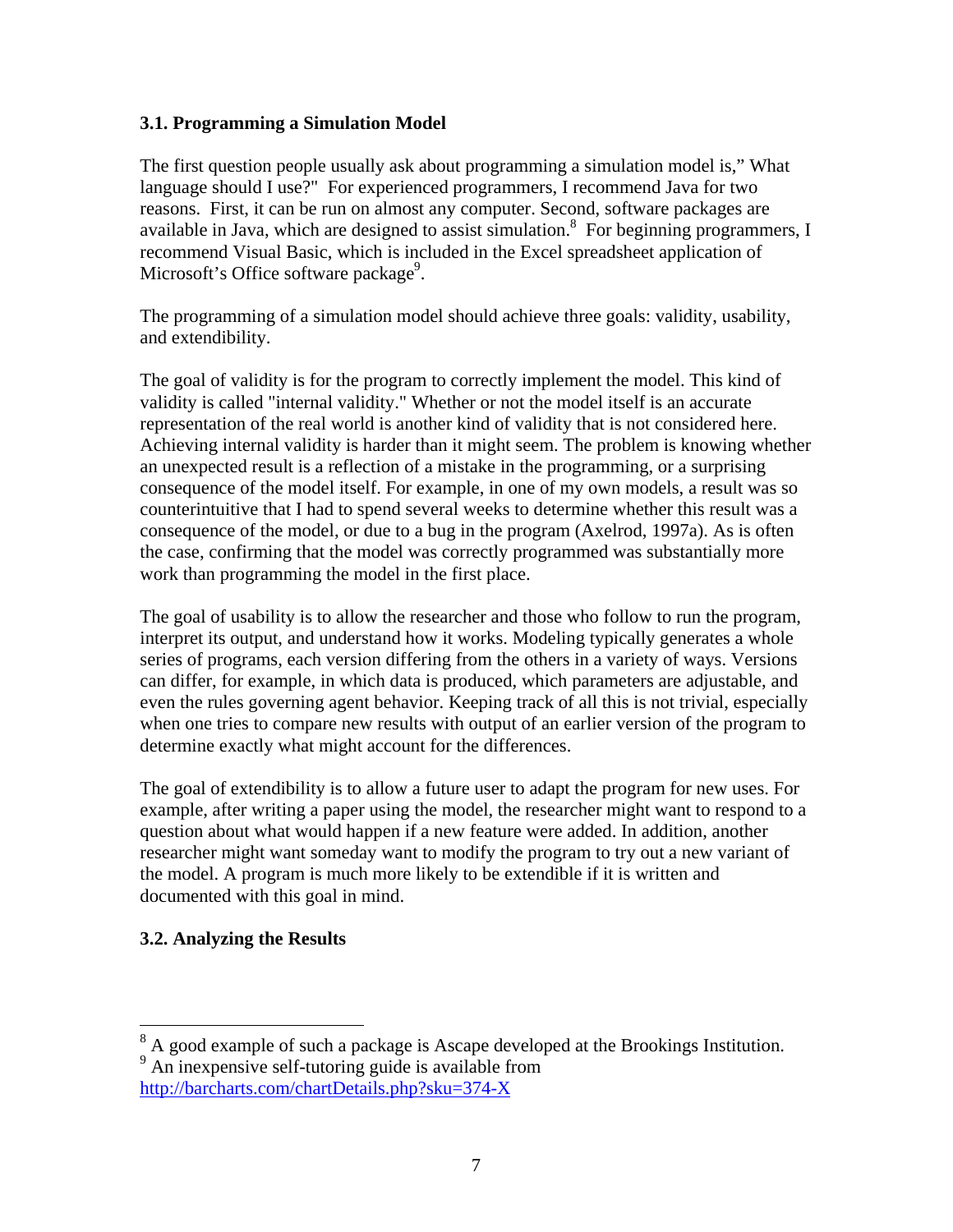Simulation typically generates huge amounts of data. In fact, one of the advantages of simulation is that if there is not enough data, one can always run the simulation again and get some more! Moreover, there are no messy problems of missing data or uncontrolled variables as there are in experimental or observational studies.

Despite the purity and clarity of simulation data, the analysis poses real challenges. Multiple runs of the same model can differ from each other due to differences in initial conditions and stochastic events. A major challenge is that results are often pathdependent, meaning that history matters. To understand the results often means understanding the details of the history of a given run. There are at least three ways in which history can be described.

1. History can be told as "news," following a chronological order. For example, a simulation of international politics might describe the sequence of key events such as alliances and wars. This is the most straightforward type of storytelling, but often offers little in explanatory power.

2. History can be told from the point of view of a single actor. For example, one could select just one of the actors, and do the equivalent of telling the story of the "Rise and Fall of the Roman Empire." This is often the easiest kind of history to understand, and can be very revealing about the ways in which the model's mechanisms have their effects over time.

3. History can also be told from a global point of view. For example, one would describe the distribution of wealth over time to analyze the extent of inequality among the agents. Although the global point of view is often the best for seeing large-scale patterns, the more detailed histories are often needed to determine the explanation for these large patterns.

While the description of data as history is important for discovering and explaining patterns in a particular simulation run, the analysis of simulations all too often stops there. Since virtually all social science simulations include some random elements in their initial conditions and in the operation of their mechanisms for change, the analysis of a single run can be misleading. In order to determine whether the conclusions from a given run are typical, it is necessary to do several dozen simulation runs using identical parameters (using different random number seeds) to determine just which results are typical and which are unusual. While it may be sufficient to describe detailed history from a single run, it is also necessary to do statistical analysis of a whole set of runs to determine whether the inferences being drawn from the illustrative history are really well founded. The ability to do this is yet one more advantage of simulation: the researcher can rerun history to see whether particular patterns observed in a single history are idiosyncratic or typical.

Using simulation, one can do even more than compare multiple histories generated from identical parameters. One can also systematically study the affects of changing the parameters. For example, the agents can be given either equal or unequal initial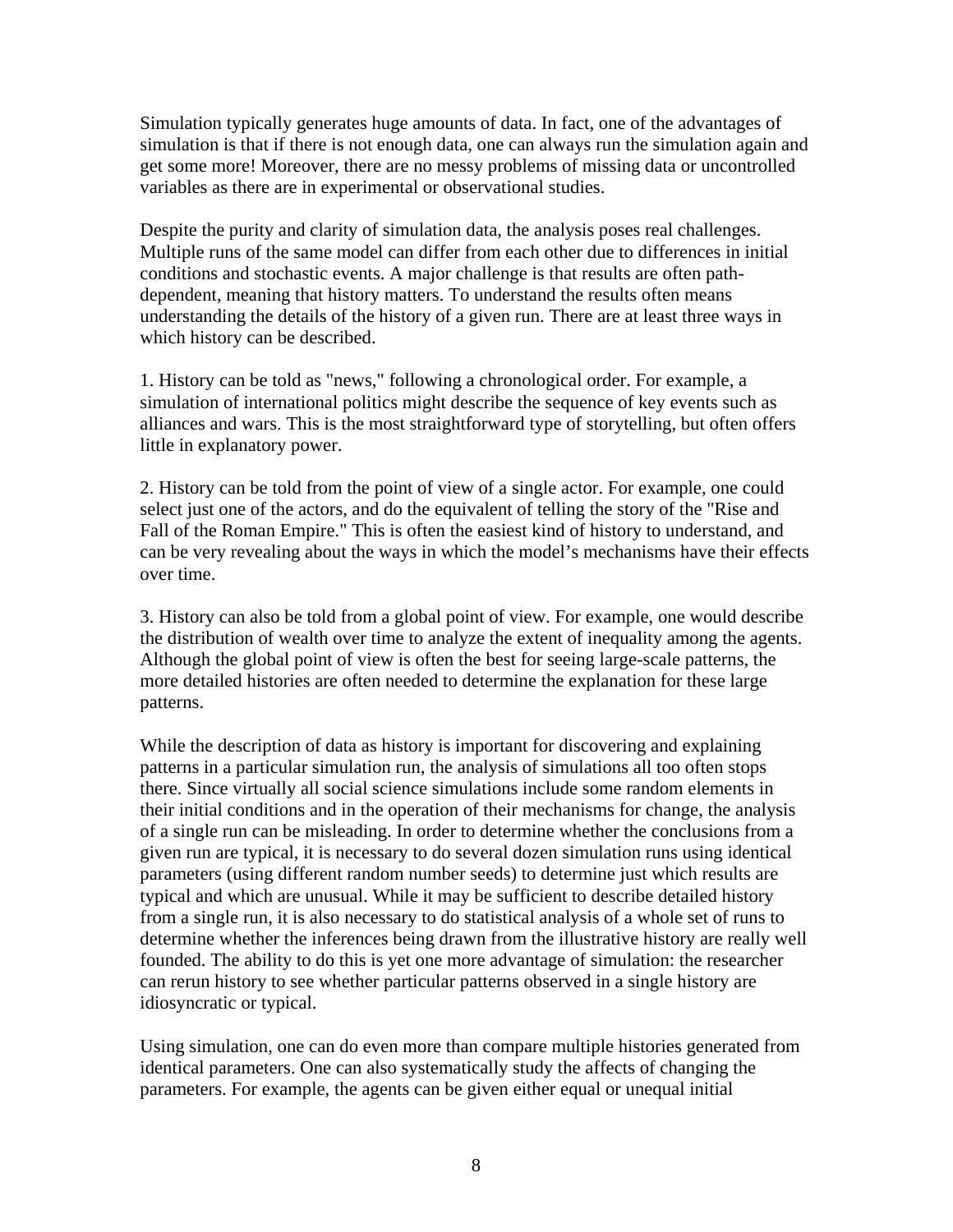endowments of wealth to see what difference this makes over time. Likewise, the differences in mechanisms can be studied by doing systematic comparisons of different versions of the model. For example, in one version agents might interact at random whereas in another version the agents might be selective in whom they interact with. As in the simple change in parameters, the effects of changes in the mechanisms can be assessed by running controlled experiments with whole sets of simulation runs. Typically, the statistical method for studying the effects of these changes will be regression if the changes are quantitative, and analysis of variance if the changes are qualitative. As always in statistical analysis, two questions need to be distinguished and addressed separately: are the differences statistically significant (meaning not likely to have been caused by chance), and are the differences substantively significant (meaning large enough in magnitude to be important).

## **3.3. Sharing the Results**

After cycling through several iterations of constructing the model, programming the simulation, and doing the data analysis, the final step in the research is sharing the results with others. As in most fields of research, the primary method of sharing research results is through publication, most often in refereed journals or chapter-length reports in edited collections. In the case of social science simulation, there are several limitations with relying on this mode of sharing information. The basic problem is that it is hard to present a social science simulation briefly. There are at least three reasons.

1. Simulation results are typically quite sensitive to the details of the model. Therefore, unless the model is described in great detail, the reader is unable to replicate or even fully understand what was done. Articles and chapters are often just not long enough to present the full details of the model. (The issue of replication will be addressed at greater length below.)

2. The analysis of the results often includes some narrative description of histories of one or more runs, and such narrative often takes a good deal of space. While statistical analysis can usually be described quite briefly in numbers, tables or figures, the presentation of how inferences were drawn from the study of particular histories usually can not be brief. This is mainly due to the amount of detail required to explain how the model's mechanisms played out in a particular historical context. In addition, the paucity of well known concepts and techniques for the presentation of historical data in context means that the writer cannot communicate this kind of information very efficiently. Compare this lack of shared concepts with the mature field of hypothesis testing in statistics. The simple phrase " $p < .05$ " stands for the sentence, "The probability that this result (or a more extreme result) would have happened by chance is less than 5%."Perhaps over time, the community of social science modelers will develop a collection of standard concepts that can become common knowledge and then be communicated briefly, but this is not true yet.

3. Simulation results often address an interdisciplinary audience. When this is the case, the unspoken assumptions and shorthand terminology that provide shortcuts for every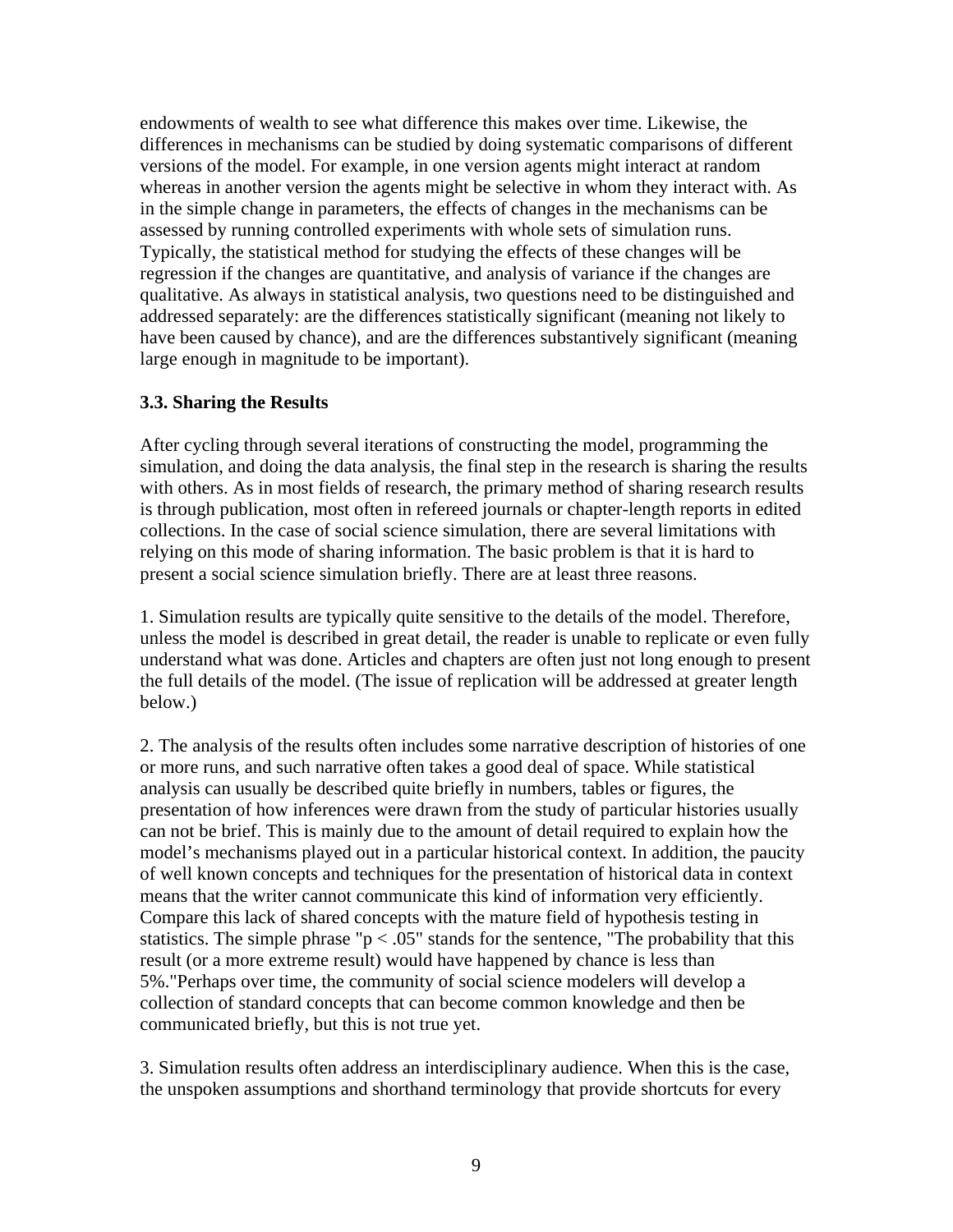discipline may need to be explicated at length to explain the motivation and premises of the work to a wider audience.

4. Even if the audience is a single discipline, the computer simulations are still new enough in the social sciences that it may be necessary to explain very carefully both the power and the limitations of the methodology each time a simulation report is published.

Since it is difficult to provide a complete description of a simulation model in an articlelength report, other forms of sharing information about a simulation have to be developed. Complete documentation should include the source code for running the model, a full description of the model, how to run the program, and the how to understand the output files. An example of such documentation is available for a study of ethnocentrism, Axelrod and Hammond (2003). The documentation is at [http://www](http://www-personal.umich.edu/~axe/)[personal.umich.edu/~axe/.](http://www-personal.umich.edu/~axe/) Other examples of models and their documentation are available at [http://www.brookings.edu/dybdocroot/es/dynamics/models/.](http://www.brookings.edu/dybdocroot/es/dynamics/models/)

## **4. Replication of Simulations**

Three important stages of the research process for doing simulation in the social sciences have been considered so far: namely the programming, analyzing and sharing computer simulations. All three of these aspects are done for virtually all published simulation models. There is, however, another stage of the research process that is virtually never done, but which needs to be considered. This is replication. The sad fact is that new simulations are produced all the time, but rarely does any one stop to replicate the results of any one else's simulation model. Replication is one of the hallmarks of cumulative science. It is needed to confirm whether the claimed results of a given simulation are reliable in the sense that they can be reproduced by someone starting from scratch. Without this confirmation, it is possible that some published results are simply mistaken due to programming errors, misrepresentation of what was actually simulated, or errors in analyzing or reporting the results. Replication can also be useful for testing the robustness of inferences from models. Finally, replication is needed to determine if one model can subsume another, in the sense that Einstein's treatment of gravity subsumes Newton's.

Because replication is rarely done, it may be helpful to describe the procedures and lessons from two replication projects that I have been involved with. The first replication reimplemented one of my own models in a different simulation environment. The second sought to replicate a set of eight diverse models using a common simulation system.

The first replication project grew out of a challenge posed by Michael Cohen: could a simulation model written for one purpose be aligned or "docked" with a general purpose simulation system written for a different purpose. The two of us chose my own cultural change model (Axelrod, 1997a) as the target model for replication. For the generalpurpose simulation system, we chose the Sugarscape system developed by Joshua Epstein and Rob Axtell (Epstein and Axtell, 1996). We invited Epstein and Axtell to modify their simulation system to replicate the results of my model. Along the way, the four of us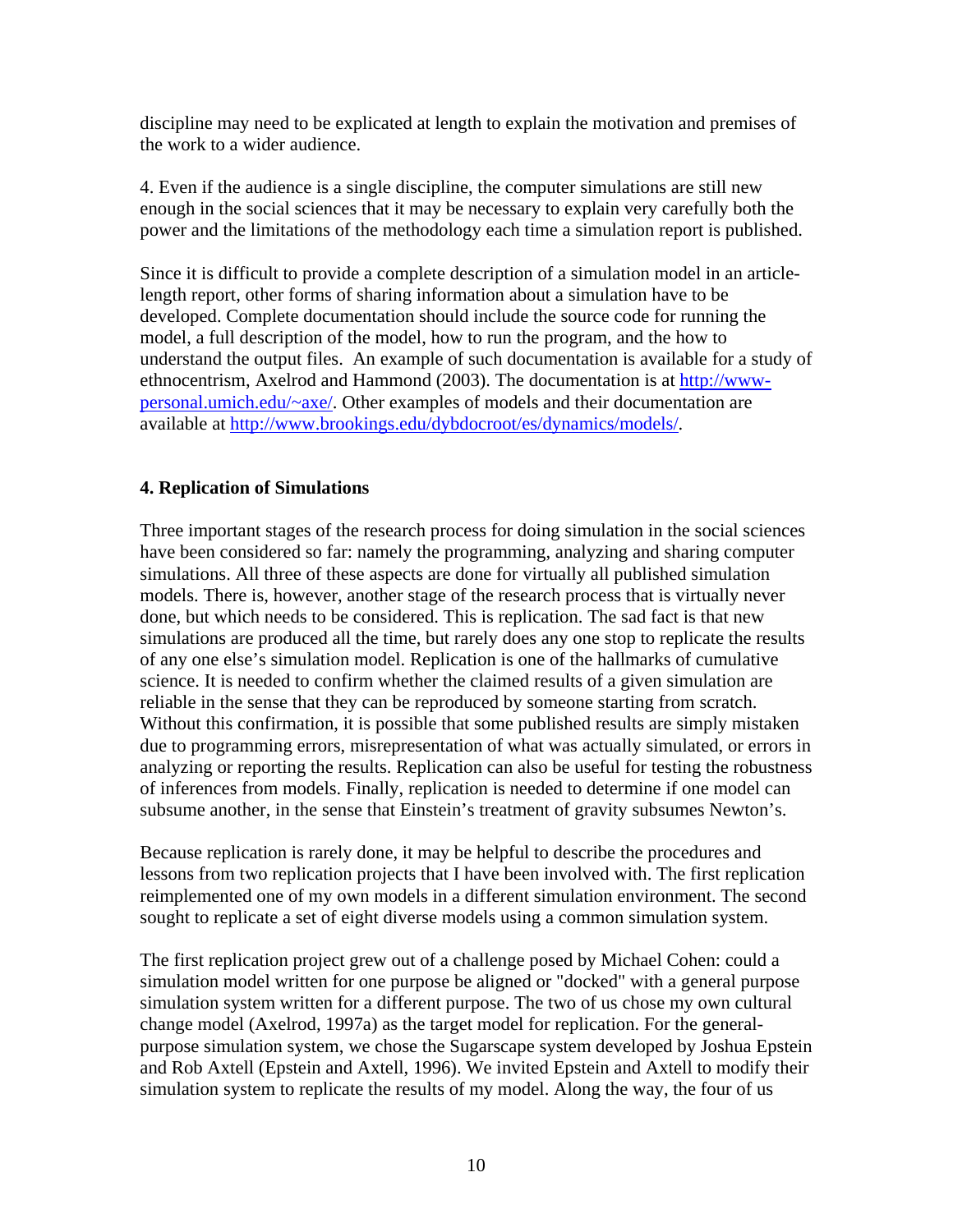discovered a number of interesting lessons, including the following (Axtell, Axelrod, Epstein and Cohen, 1996):

1. Replication is not necessarily as hard as it seemed in advance. In fact, under favorable conditions of a simple target model and similar architectures of the two systems, we were able to achieve docking with a reasonable amount of effort. To design the replication experiment, modify the Sugarscape system, run the program, analyze the data, debug the process, and perform the statistical analysis took about 60 hours of work.<sup>[10](#page-10-0)</sup>

2. There are three levels of replication that can and should be distinguished. We defined these levels as follows.

a. The most demanding standard is "numerical identity", in which the results are reproduced exactly. Since simulation models typically use stochastic elements, numerical equivalence can only be achieved if the same random number generator and seeds are used.

b. For most purposes, "distributional equivalence" is sufficient. Distributional equivalence is achieved when the distributions of results cannot be distinguished statistically. For example, the two simulations might produce two sets of actors whose wealth after a certain amount of time fit the Pareto distribution with similar means and standard deviations. If the differences in means and standard deviations could easily have happened solely by chance, then the models are distibutionally equivalent.

c. The weakest standard is "relational equivalence" in which two models have the same internal relationship among their results. For example, both models might show a particular variable as a quadratic function of time, or that some measure on a population decreases monotonically with population size. Since important simulation results are often qualitative rather than quantitative, relational equivalence is sometimes a sufficient standard of replication.

3. In testing for distributional equivalence, an interesting question arises concerning the null hypothesis to use. The usual logic formulates the problem as rejection of a null hypothesis of distributional identity. The problem with this approach is that it creates an incentive for investigators to test equivalence with small sample sizes. The smaller the sample, the higher the threshold for rejecting the null hypothesis, and therefore the greater the chance of establishing equivalence by failing to find a significant difference. One way to deal with this problem is to specify in advance the magnitude of the difference that will be considered meaningful and then use sample sizes large enough to reliably detect this amount of difference if it exists. (For more details, see Axtell et al. 1996).

 $\overline{a}$ 

<span id="page-10-0"></span> $10$  We were able to identify only two cases in which a previous social science simulation was reprogrammed in a new language. and neither of these compared different models nor systematically analyzed the replication process itself. See Axtell et al. (1996).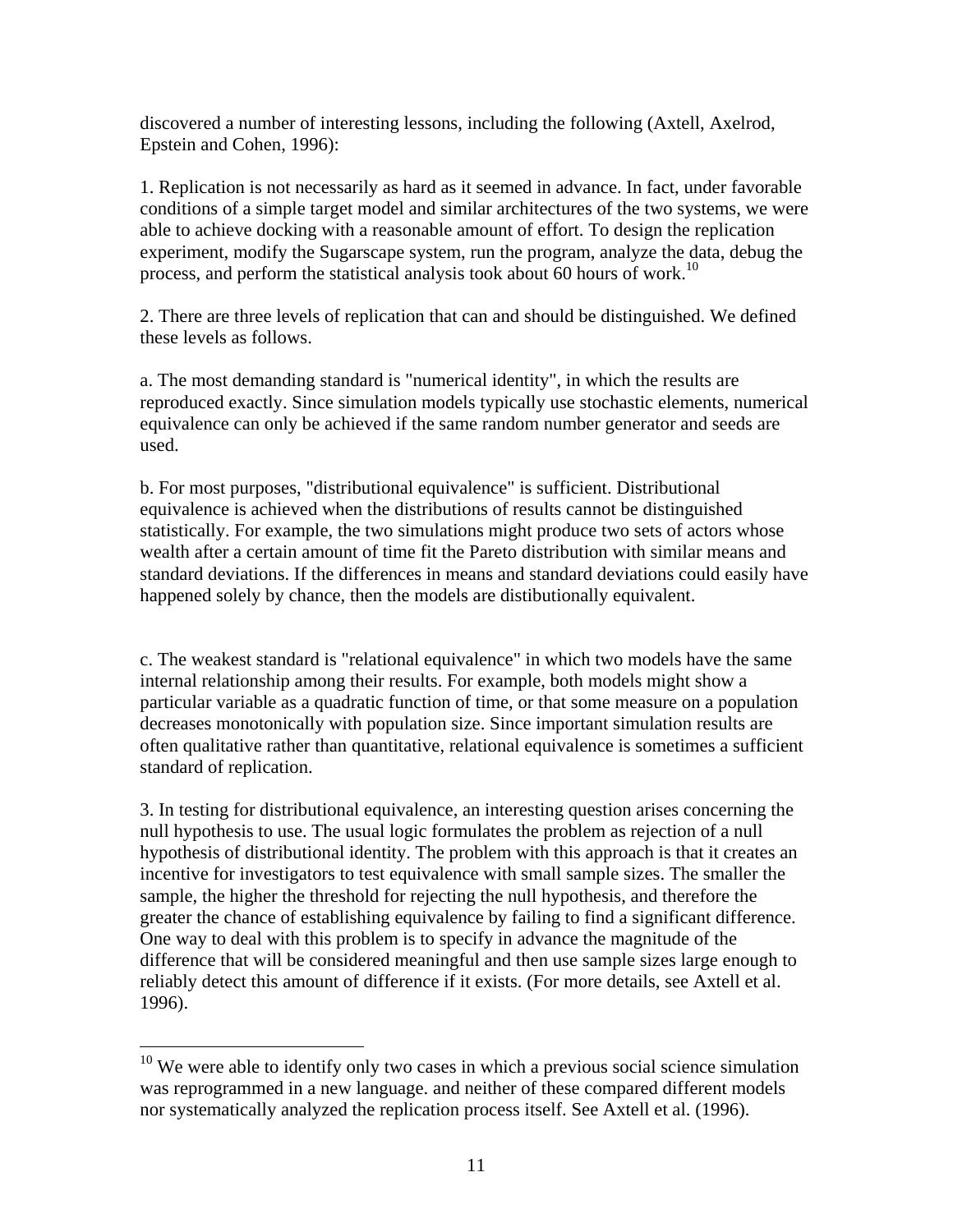4. Even seemingly minor differences in two models can prevent the attainment of distributional equivalence. In the model of cultural change that we studied, the agents were activated at random. When this model was implemented in Sugarscape, the agents were sampled without replacement, meaning that each agent was activated once before any agent was activated a second time. In the original implementation of the model (Axelrod, 1997a), the agents were sampled *with* replacement. This seemingly minor difference in the two versions of the model made a noticeable difference in some very long simulation runs. Had the model not been replicated, the effect of the sampling decision would not have been appreciated.

This systematic replication study demonstrates that replication is a feasible, although rarely performed, part of the process of advancing computer simulation in the social sciences. The lessons suggest that further replication would be worthwhile. The concepts and methods developed for this particular study suggests how further replications could be performed. The observation that seemingly small differences mattered suggests that it would pay to find out whether this experience was typical or not. In particular, it would pay to replicate a diverse set of simulation models to see what types of problems arise.

Michael Cohen, Rick Riolo and I took up this challenge. We selected a set of eight core models to replicate. We selected these models using six criteria: (1) their simplicity (for ease of implementation, explanation and understanding), (2) their relevance to the social sciences, (3) their diversity across disciplines and types of models, (4) their reasonably short run times, (5) their established heuristic value and (6) their accessibility through published accounts. Most of the eight models meet at least five of these six criteria. To be sure, we included some models that we could completely understand; we selected one model from each of the three of us. The core models were

1. Conway's Game of Life from 1970 (see Poundstone 1985),

2. Cohen, March and Olson's Garbage Can Model of Organizations (1972),

3. Schelling's Residential Tipping Model (1974; 1978),

4. Axelrod's Evolution of Prisoner's Dilemma Strategies using the Genetic Algorithm (1987),

5. March's Organizational Code Model (1991),

6. Alvin and Foley's Decentralized Market (1992),

7. Kauffman, Macready and Dickenson's NK Patch Model (1994, See also Kauffman 1995.)

8. Riolo's Prisoner's Dilemma Tag Model (1997).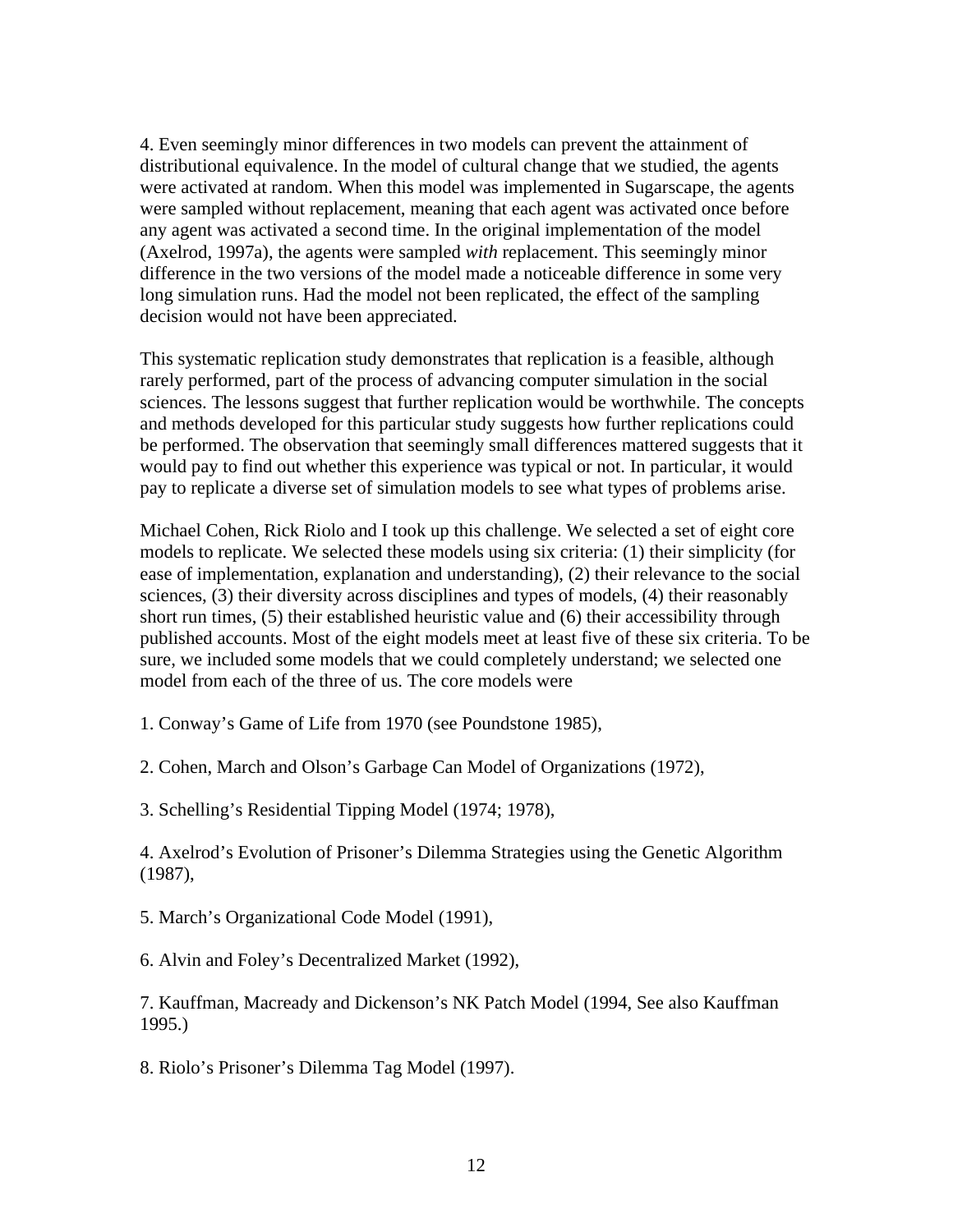Cohen, Riolo and I implemented each of these models in the Swarm simulation system developed at Santa Fe Institute under the direction of Chris Langton.<sup>11</sup> In each case, we identified the key results from the original simulations, and determined what comparisons would be needed to test for equivalence. After a good deal more work than we had expected would be necessary, we were able to attain relational equivalence on all eight models. In most cases, the results were so close that we probably attained distributional equivalence as well, although we did not perform the statistical tests to confirm this.

We hoped to find some building blocks that were shared by several of these models that could provide the basis for a set of useful simulation techniques. Instead, we found little overlap. Fortunately, several other groups have made progress in developing software packages designed to help the development of agent-based simulations. These include Ascape at Brooking, Swarm at Swarm.org, Repast at the University of Chicago, and others. $^{12}$ 

The most important discovery we made in replicating these eight models is just how many things can go wrong. Murphy's Law seemed to be operating at full strength: if anything can go wrong it will. Listing the problems we discovered and overcame may help others avoid them in the future. Or if they cannot be avoided, at least they might be found more easily having been clearly identified at least once before.

The list below does not include the errors that we made in reimplementing the models, since the discovery and elimination of our own errors are just part of the normal process of debugging programs before they are regarded as complete and ready for publication.<sup>[13](#page-12-2)</sup> Instead, the list below includes the problems we found in the published accounts or the programs that they describe. It should be noted that while these problems made it more difficult for us to replicate the original results, in no case did they make a major difference in the conclusions of the published accounts.

The first category of problems was ambiguity in the published descriptions. Ambiguities occurred in the description of the model, and in the presentation of the numerical results. Ambiguities in the description of the model included the order in which the agents should be updated, and what to do when there was a tie. Ambiguities in the description of the model included the meaning of a variable in a figure, and the divisor used in a table. Some of these ambiguities in the published descriptions were resolved by seeing which of two plausible interpretations reproduced the original data. This is a dangerous practice, of course, especially if multiple ambiguities give rise to many combinations of possibilities. When the original source code was available (as it was for five of the models), we could resolve ambiguities directly.

 $\overline{a}$ 

<span id="page-12-0"></span><sup>&</sup>lt;sup>11</sup>Ted Belding did the replications for the models of Schelling, and Alvin and Foley. For details on the Swarm system, s[ee](http://www.econ.iastate.edu/tesfatsi/acecode.htm) [http://www.swarm.org/.](http://www.swarm.org/)<br><sup>12</sup>For a comprehensive list see <http://www.econ.iastate.edu/tesfatsi/acecode.htm>

<span id="page-12-1"></span>

<span id="page-12-2"></span> $13$  A great deal of effort was sometimes required to determine whether a given discrepancy was due to our error or to a problem in the original work.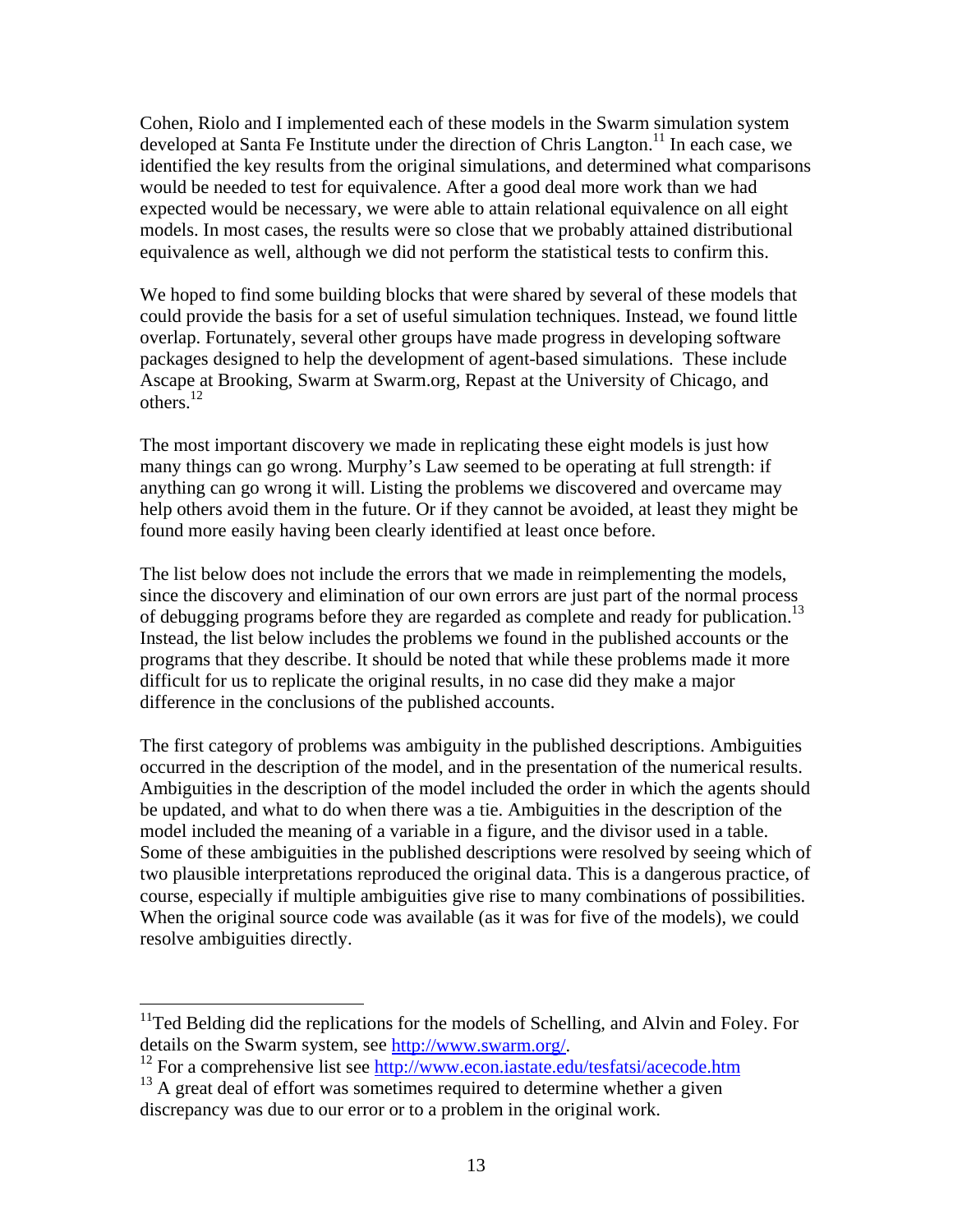The second category of replication problems was gaps in the published descriptions. In two cases, published data was not complete enough to provide a rigorous test of whether distributional equivalence was achieved or not. In one of these cases, the author was able to provide additional data. The other gap in a published description occurred when a variable in the program could take on values of  $+1$ , 0 or  $-1$ , but was described in a way that made it appear to have only two possible values.

The third category of replication problems was situations in which the published description was clear, but wrong. One example was a case where the criterion for terminating a run of the model was not the same in the text as it was in the runs of the model for which data were reported. In another case, the description in the main text of an article was inconsistent with the appendix of the same article. Finally, there was a case in which the description in the text was a clear, but was not an accurate description of the model embodied in the source code.

The fourth and final category of replication problems was difficulties with the source code itself. In one case, the only source code available was from a printout so old that some of the characters were smudged beyond recognition. The last case was probably the most interesting and subtle of all. After a good deal of effort we tracked down a difference between the original program and our reimplementation to the difference in the way two computers represented numbers. While both computers represented floating point numbers with considerable precision, they could differ in whether or not two numbers were exactly the same. For example, is  $9/3$  exactly equal to  $2 + 1$ ? In one implementation of the model it was, but in another implementation it was not. In models with nonlinear effects and path dependence, a small difference can have a cascade of substantive effects.

#### **5. Conclusion: Fostering Community**

This paper has discussed how to advance the state of the art of simulation in the social sciences. It described the unique value of simulation as a third way of doing science, in contrast to both induction and deduction. It then offered advice for doing simulation research, focusing on the programming of a simulation model, analyzing the results and sharing the results with others. It then discussed the importance of replicating other people's simulations, and provided examples of the procedures and difficulties involved in the process of replication.

One final theme needs to be addressed, namely the fostering of a community of social scientists who do simulation. This paper began with the observation that simulation studies are published in very widely dispersed outlets. This is an indication that social science simulators is only just beginning to build strong institutional links across traditional disciplinary boundaries, even though the work itself is often interdisciplinary in content and methodology. The question now is what it would take to promote further the growth and success of social science simulation. My answer comes in three parts: progress in methodology, progress in standardization, and progress in institution building.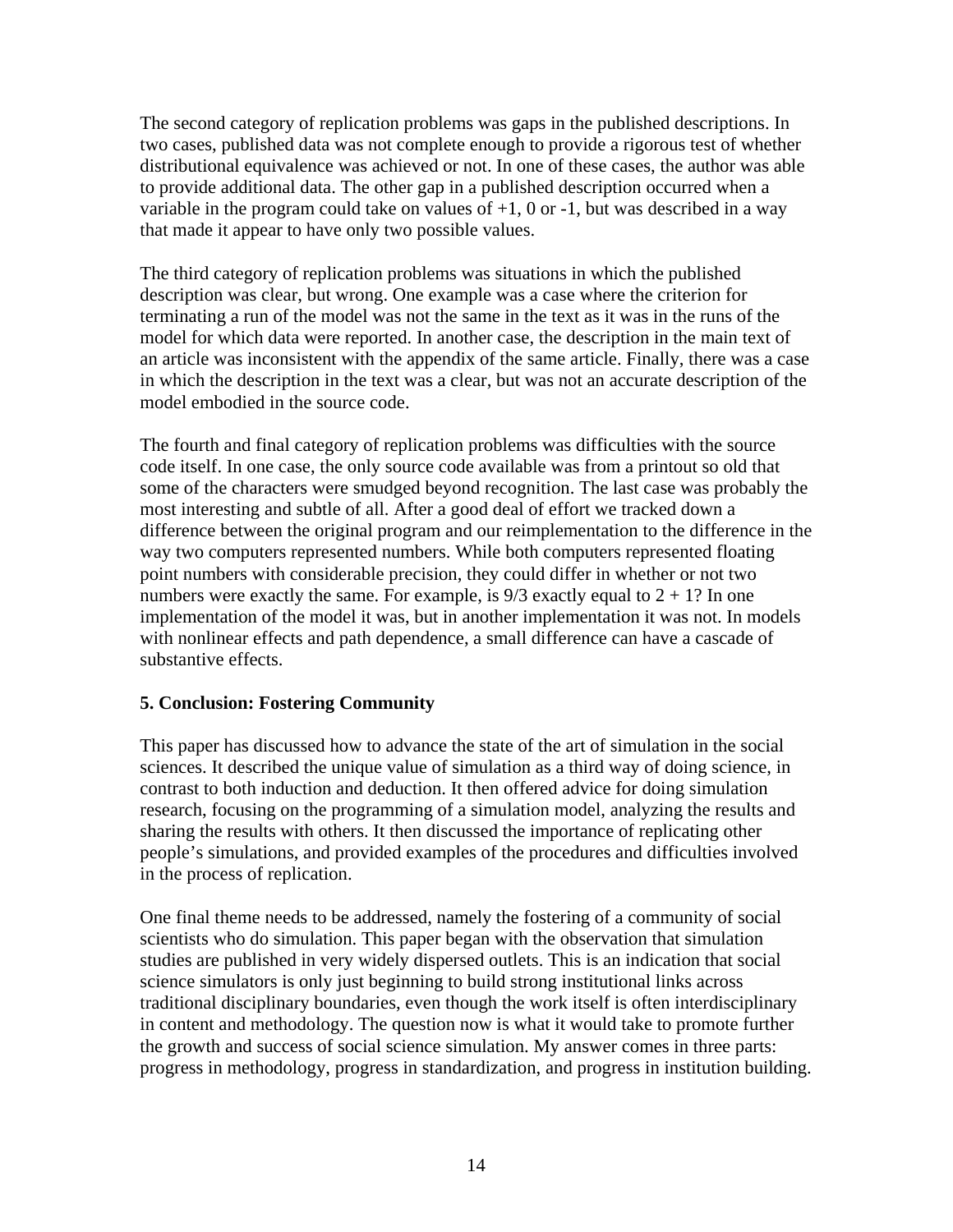This paper has already discussed suggestions for progress in methodology. The next step is to begin to develop the internal structure and boundaries of the field. In particular, converging on commonly accepted terminology would be very helpful. A host of terms is now used to describe our field. Examples are artificial society, complex system, agentbased model, multi-agent model, individual-based model, bottom-up model, adaptive system, and the somewhat broader term computational model. Having commonly accepted distinctions between these terms could certainly help specify and communicate what simulation is about.

Hand-in-hand with developing the terminology, a shared sense of the internal structure and boundaries of the field is needed. For example, simulation in the social sciences might continue to develop primarily within the separate disciplines of economics, political science, sociology and so forth. There are powerful forces supporting disciplinary research, including the established patterns of professional education, hiring, publication, and promotion. Nevertheless, if simulation is to realize its full potential there must be substantial interaction across the traditional disciplines.

Progress requires the development of an interdisciplinary community of social scientists who do simulation. Progress also requires the development of an even broader community of researchers from all fields who are interested in the simulation of any kind of system with many agents. Certainly, ecology and evolutionary biology have a great deal to offer for the study of decentralized adaptive systems. Likewise, computer science has recently started to pay a great deal of attention to how large systems of more or less independent artificial agents can work with each other in vast networks. In addition, mathematics has developed some very powerful tools for the mathematical analysis of dynamic systems. Even the playful field of artificial life offers many insights into the vast potential of complex adaptive systems. Conversely, social scientists have a great deal to offer evolutionary biologists, computer scientists and others because of our experience in the analysis of social systems with large numbers of interacting agents.

In the last few years, simulation in the social sciences has made great progress. Among the resources now available are:

1. Journals that take the promotion of social science simulation as part of their mission, including the *Journal of Artificial Societies and Social Simulation*, the *Journal of Economic Behavior and Organization*, and the *Journal of Computational and Mathematical Organization Theory.* 

2. Institutions that promote simulation modeling such as the pioneering Santa Fe Institute, and the newer New England Complex Systems Institute.

3. University centers for interdisciplinary work on complexity, such as the University of Michigan's Center for the Study of Complex Systems.

 4. The *Complexity Digest* providing weekly on-line news of articles and events, <http://www.comdig.org/>

5. A comprehensive web site maintained by Leigh Tesfatsion covering all aspects of computation modeling and complex adaptive systems in the social sciences, including introductory material, information about individual researchers and research group,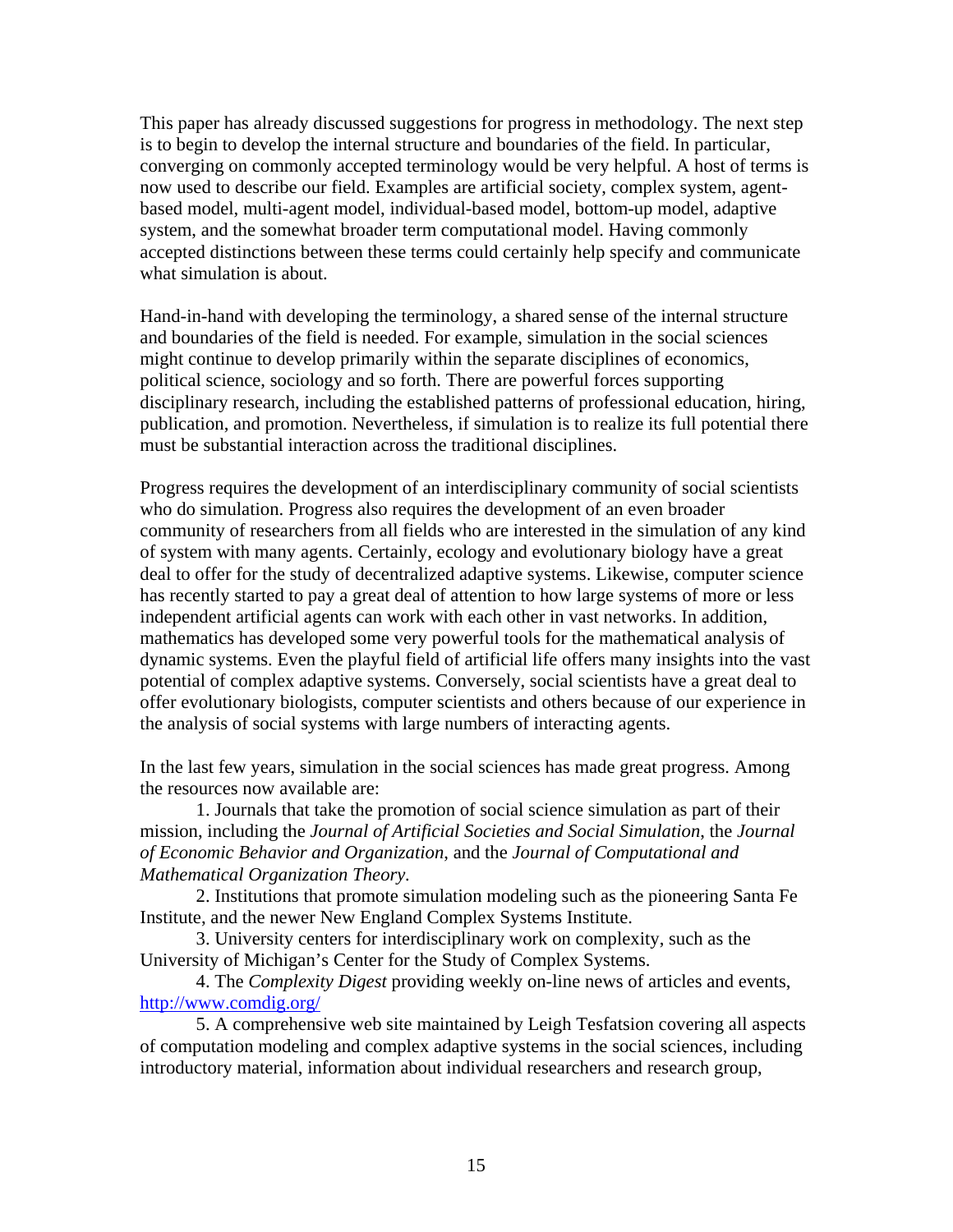educational opportunities, demonstrations, news of upcoming meetings and workshops, and much more<sup>14</sup>. <http://www.econ.iastate.edu/tesfatsi/ace.htm>

These resources demonstrate extraordinary growth in simulation in the social sciences, especially in the areas of agent-based modeling, and the related field of complex adaptive systems. In the future, new institutions will be needed to help bring simulation into the mainstream of the social science disciplines. Who should be better able to build new institutions than researchers who use simulation to study real and potential societies?

## **Appendix: Eight Models Used For Replication**

Here is a brief description of the eight models selected by Michael Cohen, Robert Axelrod, and Rick Riolo for replication. For a fuller description of the models and their results, see the cited material. For more information about the replications, see our Web site at http://pscs.physics.lsa.umich.edu//Software/CAR-replications.html.

1. Conway's Game of Life, 1970 (See Poundstone, 1985).

*Comment*: Although this is not a social science model, it is one of the earliest and most influential simulations of artificial life.

*Metric* (i.e., interaction neighborhood): 2 dimensional cellular automata.

*Rules*: An agent stays alive if 2 or 3 neighbors are alive, otherwise it dies. New agent is born if exactly 3 neighbors are alive.

*Sample result*: Complex dynamic patterns arise from very simple rules applied to simple initial conditions such as a glider or an R pentomino.

2. Cohen, March and Olsen's Garbage Can (1972)

*Comment*: This is one of the most widely cited social science simulations. *Metric*: organizational relations.

*Rules*: An organization is viewed as collections of choices looking for problems, issues and feelings looking for decision situations in which they might be aired, solutions looking for issues to which there might be an answer, and decision makers looking for work.

*Sample results*: The timing of issues, and the organizational structure both matter for outcomes.

3. Schelling's Tipping Model (1974, 1978)

 $\overline{a}$ 

*Comment*: This is an early and well-known simulation of an artificial society. *Metric*: 2 dimensions, 8 neighbors*.* 

<span id="page-15-0"></span><sup>&</sup>lt;sup>14</sup> Soon there will also be a handbook covering agent-based modeling in economics and related disciplines: Kenneth Jude and Leigh Tesfatsion (eds.), *Handbook of Computational Economics II* (North-Holland, forthcoming 2005).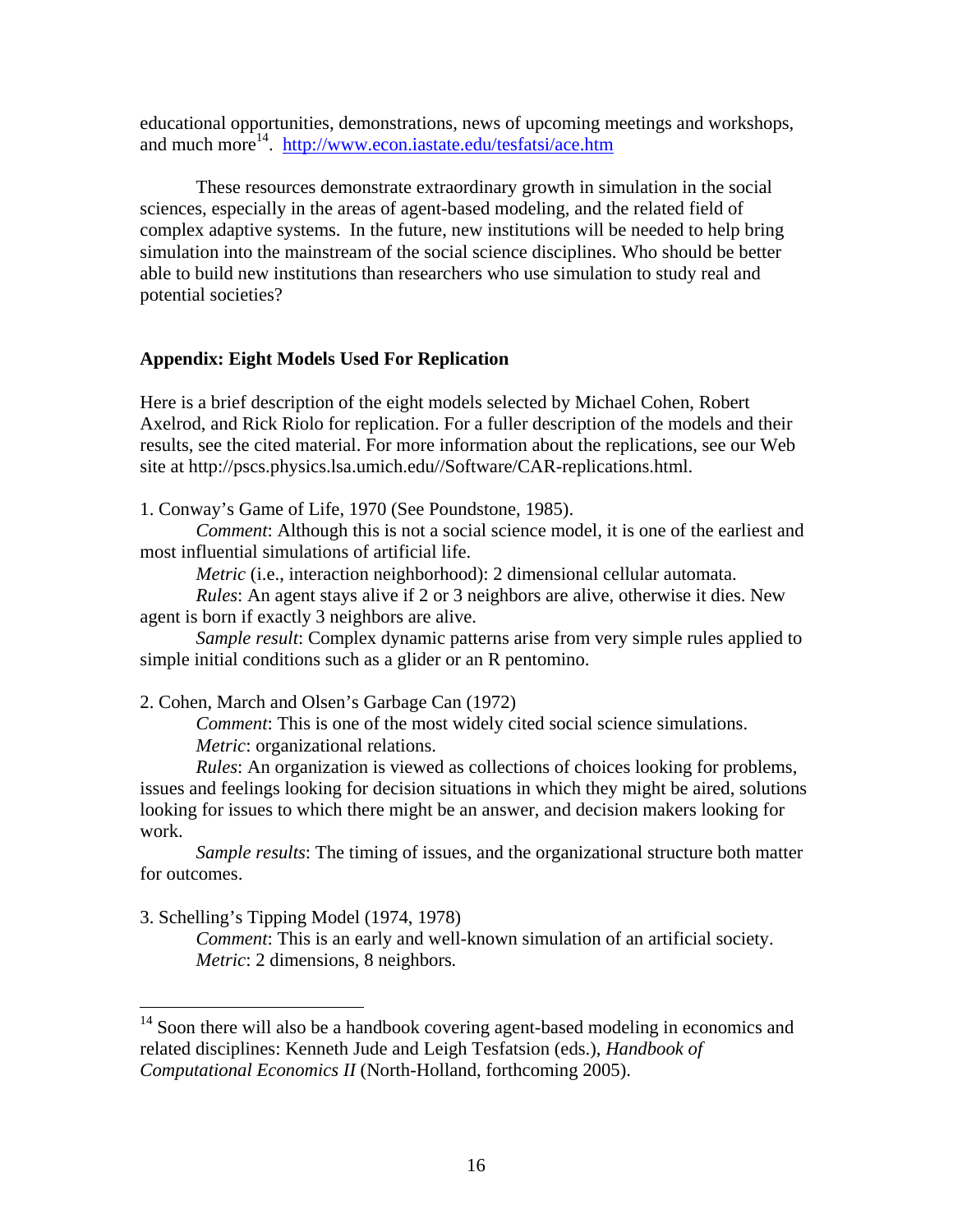*Rule*: A discontented agent moves to nearest empty location where it would be content. An agent is content if more than one-third of its neighbors are of the same color.

*Sample result*: Segregated neighborhoods form even though everyone is somewhat tolerant.

4. Axelrod's Evolution of Prisoner's Dilemma Strategies (1987)

*Comment*: This study is widely cited in the genetic algorithms literature. *Metric*: everyone meets everyone*.* 

*Rule*: A population of agents plays the iterated Prisoner's Dilemma with each other, using deterministic strategies based upon the three previous outcomes. (There are about  $2^{70}$  such strategies.) A genetic algorithm is used to evolve a population of coadapting agents.

*Sample result*: From a random start, most populations of agents first evolve to be uncooperative, and then evolve further to cooperate based upon reciprocity.

5. March's Organizational Code (1991)

*Comment*: A good example of learning in an organizational setting. *Metric*: 2 level hierarchy*.* 

*Rules*: Mutual learning occurs between members of an organization and the organizational code. The organizational code learns from the members who are good at predicting the environment, while all members learn from the organizational code.

*Sample result*: There is a trade-off between exploration and exploitation. For example, there can be premature convergence of the organizational code and all the agents on incorrect beliefs.

6. Alvin and Foley's Decentralized Market (1992)

*Comment*: A good example of simulation used to study the robustness of markets. *Metric*: 1 dimensional ring.

*Rules*: Exchange is initiated by agents who broadcast costly messages indicating their interest in trade. Trade is accomplished by bilateral bargaining between pairs of agents. Agents use information from previous attempts at local trade to calculate their search strategies.

*Sample result*: Limited rationality with decentralized advertising and trade can do quite well, giving a substantial improvement in the allocation of resources and average welfare.

7. Kauffman, Macready and Dickenson's NK Patch Model (1995. See also Kauffman 1995)

*Comment*: A very abstract model with an interesting result. *Metric*: 2 dimensions*.* 

*Rules*: Each agent's energy depends on the state of several agents, forming a rugged NK landscape. The entire 120x120 lattice is partitioned into rectangular patches. For each patch, all possible single spin flips within the patch are examined, and one is randomly chosen which leads to lower energy within the patch.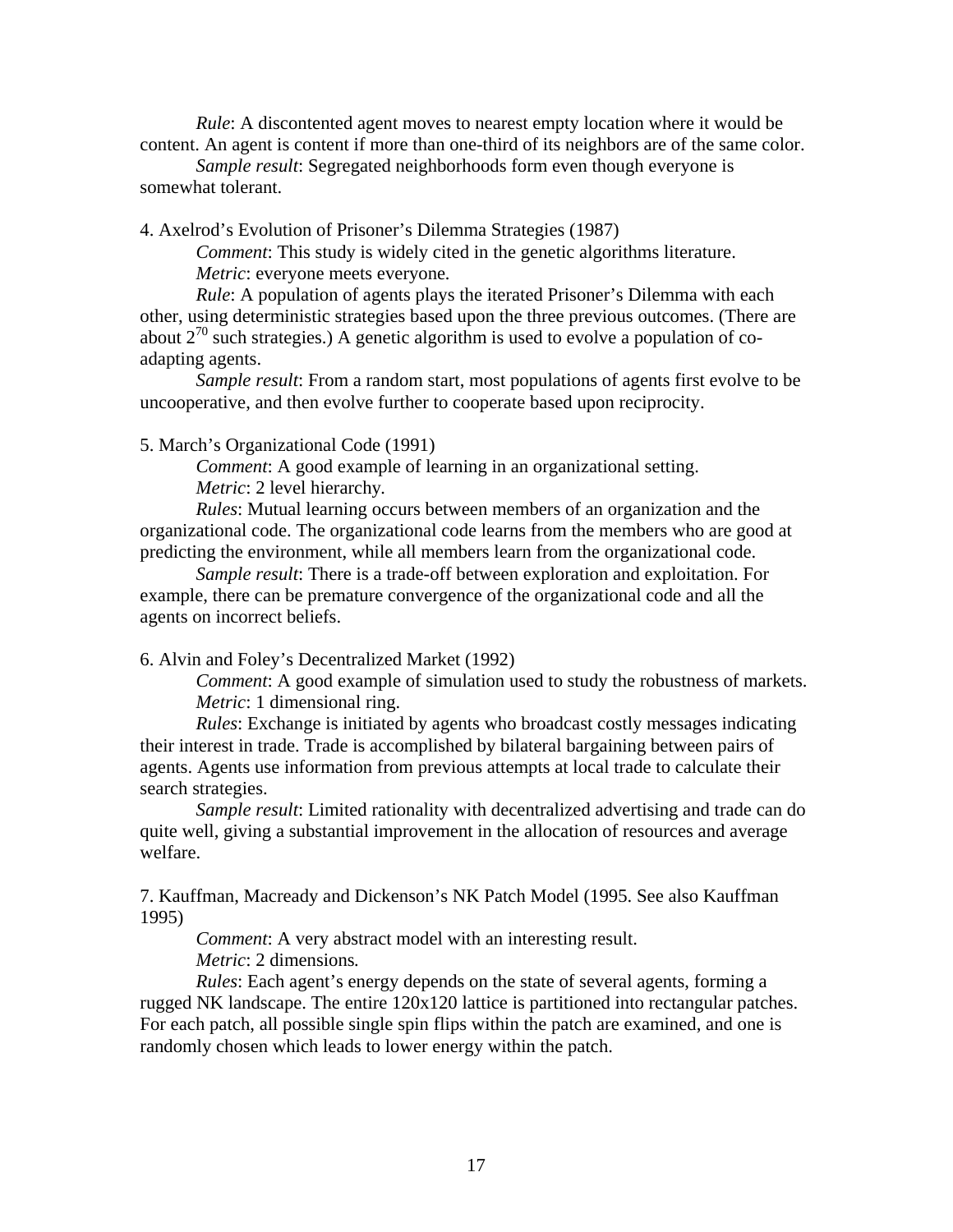*Sample result*: Ignoring some of the constraints (effects on agents beyond the current patch) increases the overall energy temporarily, but is an effective way to avoid being trapped on poor local optima.

8. Riolo's Prisoner's Dilemma Tag Model (1997)

*Comment*: A realization of John Holland's theme about the value of arbitrary tags on agents. For later developments see Cohen, Riolo and Axelrod (2001).

 *Metric*: soup (anyone can meet anyone)*.* 

*Rules*: Pairs of agents meet at random. If both agree, they play a 4 move Prisoner's Dilemma. An agent is more likely to agree to play with someone with a similar "color" (tag). Strategies use 2 parameters: probability of C after C, and probability of C after D. Evolutionary algorithm determines next generation's population.

*Sample result*: Tags provide a way for reciprocating agents to attain high interaction rates, but then their success is undermined by "mimics" with the same tag. Although the meaning and success of a particular tag is temporary, tags help sustain cooperation in the long run.

#### **References**

Alvin, P., & Foley. D. (1992). Decentralized, dispersed exchange without an auctioneer. *Journal of economic behavior and organization*, *18*, 27-51

Axtell, R., Axelrod, R., Epstein, J. & Cohen, M. D. (1996). Aligning simulation models: a case study and results. *Computational and mathematical organization theory*, *1*, 123- 141.Available at<http://www-personal.umich.edu/~axe/>

Axelrod, R. (1987). The evolution of strategies in the iterated Prisoner's Dilemma. In *Genetic algorithms and simulated annealing*, Lawrence Davis (ed.). London: Pitman; Los Altos, CA: Morgan Kaufman, 32-41. <http://www-personal.umich.edu/~axe/>

\_\_\_\_\_, (1997a). The dissemination of culture: a model with local convergence and global polarization. *Journal of conflict resolution*, *41*, 203-26. Reprinted in Axelrod (1997b). Available at<http://www-personal.umich.edu/~axe/>

\_\_\_\_\_\_, (1997b). *The complexity of cooperation: agent-based models of competition and collaboration*. Princeton, NJ: Princeton University Press. Available at [http://www](http://www-personal.umich.edu/~axe/)[personal.umich.edu/~axe/](http://www-personal.umich.edu/~axe/)

Axelrod and R. Hammond, "Evolution of Ethnocentric Behavior," Paper prepared for delivery at Midwest Political Science Convention, April 3-6, 2003, Chicago, IL. Available at<http://www-personal.umich.edu/~axe/>

Bratley, P., Fox, B. & Schrage, L. (1987). *A Guide to Simulation*. Second Edition. New York: Springer-Verlag.